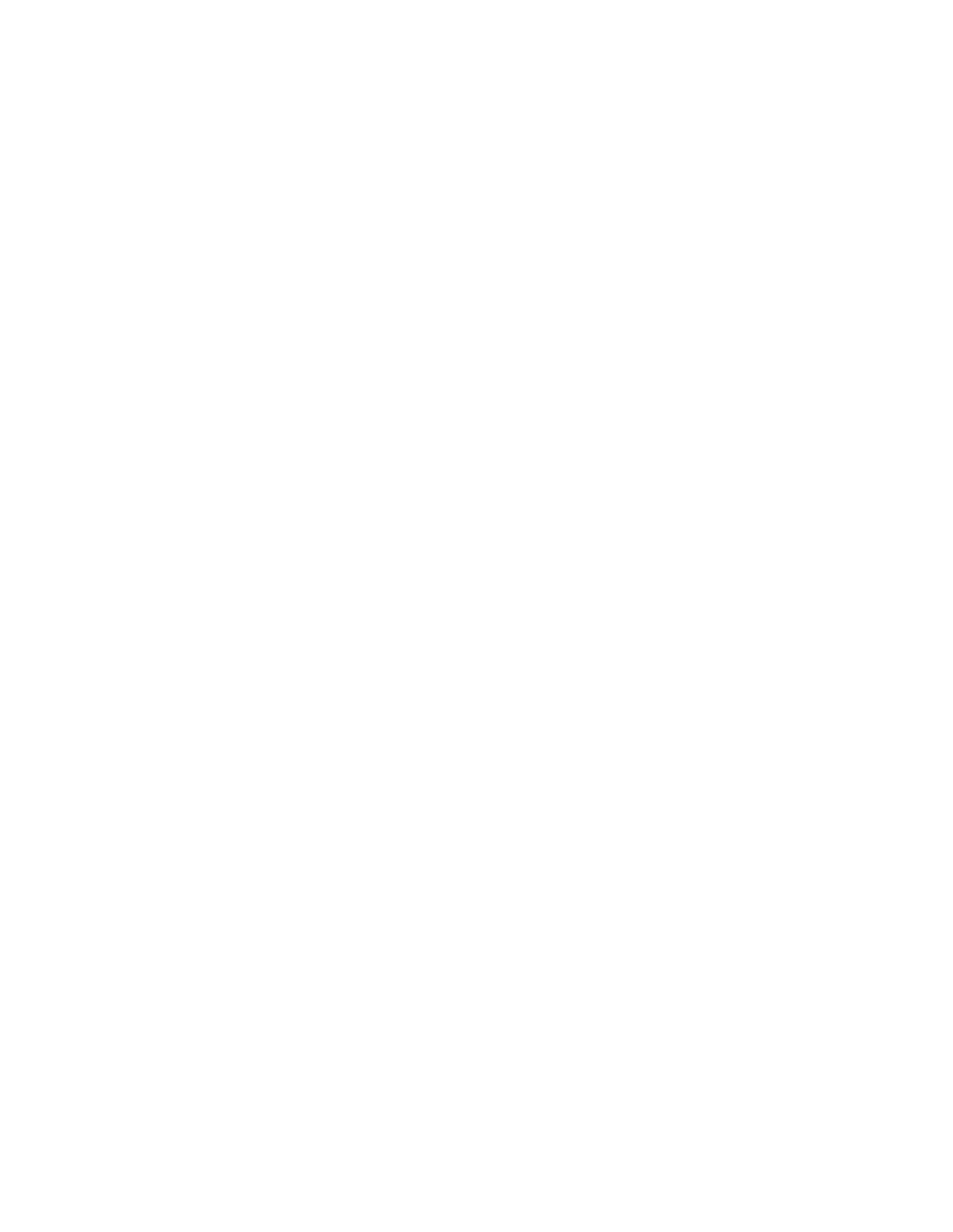## **Table of Contents**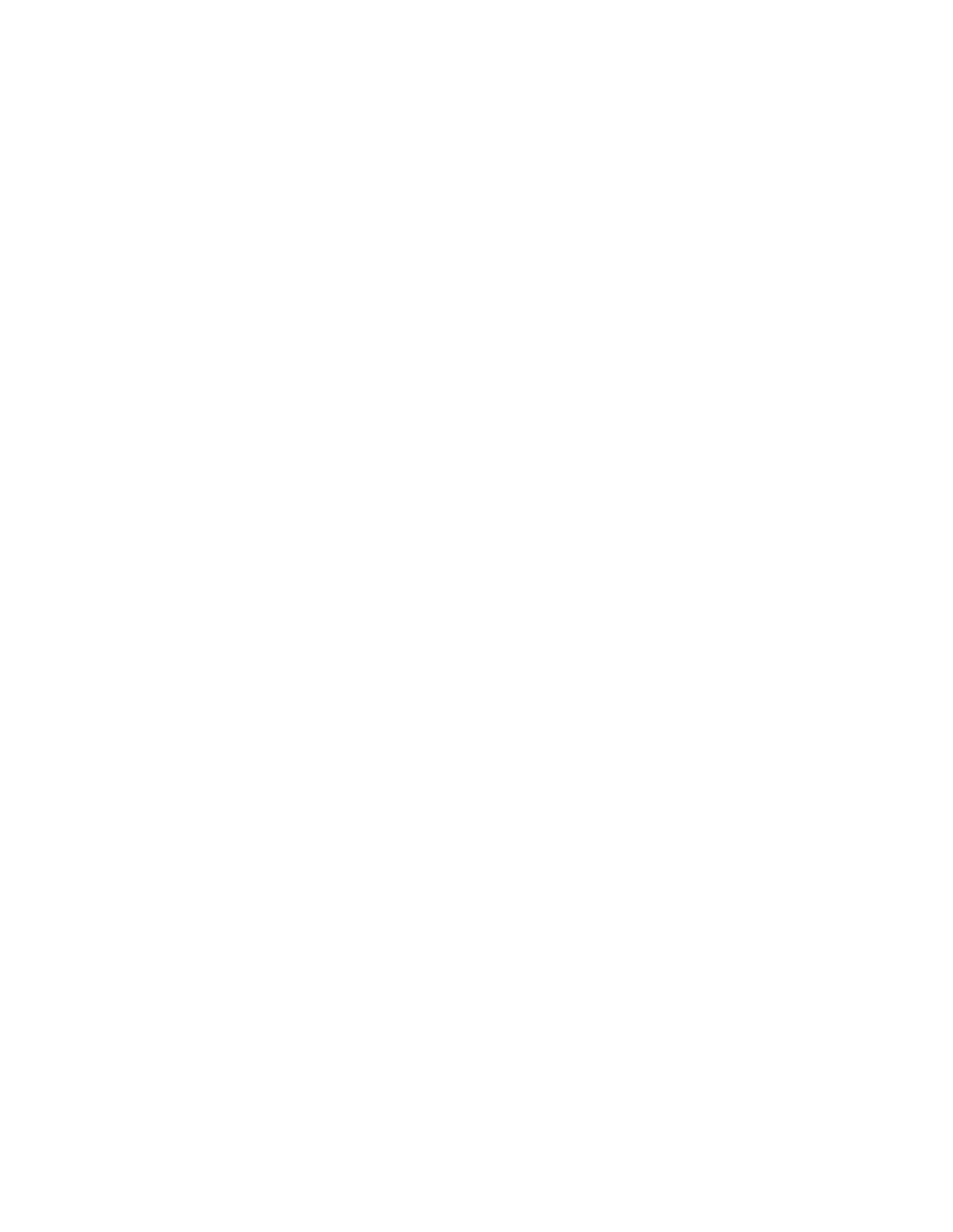### <span id="page-4-0"></span>**Introduction**

Each workspace (i.e., Site, Subsite, Channel and Section) has its own storage area, which is called *Files & Folders.* You can think of it as the locker in which you store all the files that you use in your workspace. Only users with editing privileges that allow access to a particular workspace have access to its *Files & Folders*.

| <b>Files &amp; Folders</b>                                               |                                                                              |         |                               |                     |  |  |
|--------------------------------------------------------------------------|------------------------------------------------------------------------------|---------|-------------------------------|---------------------|--|--|
| $\circledcirc$<br>$\blacktriangledown$<br>Site Files<br>Graphics<br>lió. | <b>Top Level</b><br>Refresh<br>Delete Selected<br>Upload<br>Folder Actions w |         |                               |                     |  |  |
| Syllabi                                                                  | FILE NAME                                                                    | SIZE    | MODIFIED                      | <b>ACTIONS</b>      |  |  |
|                                                                          | C2PgAppHC.pdf<br>O)                                                          |         | 553.92 KB 5/4/2012 1:11:22 PM | Move<br>More w      |  |  |
|                                                                          | $\blacksquare$<br>IMG_0073.jpg<br>ü                                          | 9.94 KB | 5/4/2012 1:09:54 PM           | More $\Psi$<br>Move |  |  |

#### <span id="page-4-1"></span>**How Files are Stored in** *Files & Folders*

When you use the wizards like Insert Image or Insert File Link within the *Schoolwires Editor*, those files are automatically stored at the top level (i.e., Root Directory) in *Files & Folders* for the workspace in which you are working. *Files & Folders* is a tool that operates in the background. Perhaps it's one that you've never used unless you needed to delete a file or get the web address for a file.

However, it is an excellent tool for pre-planning content for your workspace. In addition to deleting files or getting web addresses for files, within *Files & Folders*, you can create subfolders, upload files and organize files for your workspace. You can also move files between subfolders and rename files or folders.

#### <span id="page-4-2"></span>**Access** *Files & Folders*

Within each workspace, you can access *Files & Folders* from the **Tools** tab within that workspace.

1. Click the **Tools** tab. The tools for that workspace display.

| <b>Tools</b>   | <b>Tools</b><br><b>Editors &amp; Viewers</b><br><b>Statistics</b><br>Summary        | How do I?                                                                           |                     |
|----------------|-------------------------------------------------------------------------------------|-------------------------------------------------------------------------------------|---------------------|
|                | Manage your section tools and apps.                                                 |                                                                                     |                     |
| 圖              | Files & Folders<br>Organize the files and folders used in your workspace.           | Forms & Surveys<br>E<br>Create and manage forms and surveys for your section.       |                     |
|                | <b>Approve Visitor Comments</b><br>Approve or reject visitor comments on your apps. | <b>Approve Community Editing</b><br>Approve or reject community edits to your apps. |                     |
|                | App Manager<br>Manage and edit the apps in your workspace.                          | Reports<br>View your section's reports.                                             |                     |
| $\blacksquare$ | <b>Photo Gallery</b><br>Create and manage photo galleries for your section.         | Minibase<br>Create and manage minibases for your section.                           | <b>Common Tools</b> |

In addition, within the Site, Subsite and Section Workspaces, you can access *Files & Folders* by clicking **Files & Folders** under Common Tools on the **Summary** tab.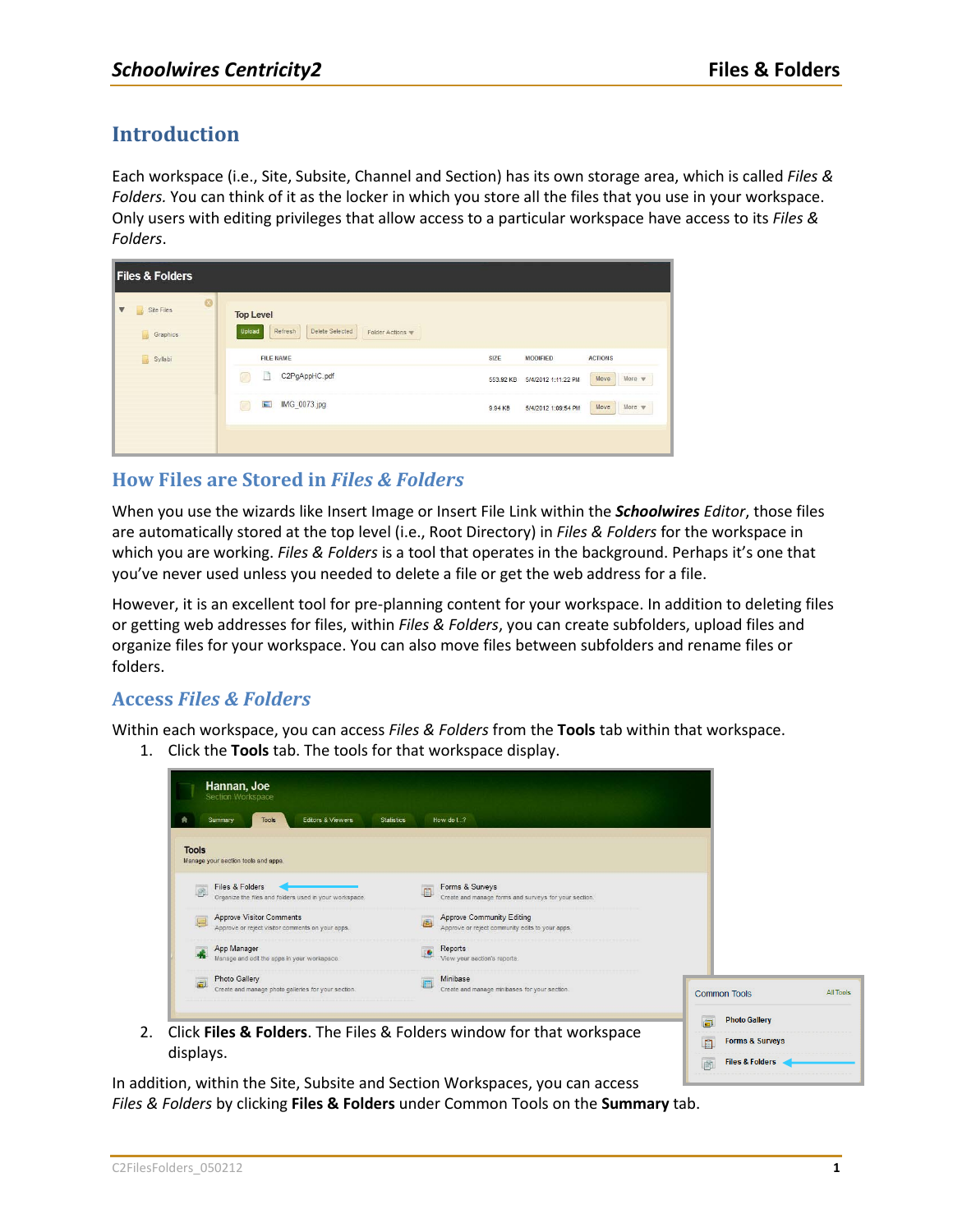## <span id="page-5-0"></span>**The** *Files & Folders* **Window**

If you have not used any wizards within the *Editor*, created any subfolders or uploaded any files, when the Files & Folders window first displays, it will be empty. It opens at the Top Level, which is also called the Root Directory or Site Files.

| Files & Folders                                                          |                                                                              |                                                  |  |  |  |
|--------------------------------------------------------------------------|------------------------------------------------------------------------------|--------------------------------------------------|--|--|--|
| $\circledcirc$<br>$\overline{\mathbf{v}}$<br>Site Files<br>B<br>Graphics | <b>Top Level</b><br>Refresh<br>Delete Selected<br>Upload<br>Folder Actions w |                                                  |  |  |  |
| Syllabi                                                                  | FILE NAME                                                                    | SIZE<br>MODIFIED<br><b>ACTIONS</b>               |  |  |  |
|                                                                          | C2PgAppHC.pdf<br>o                                                           | Move<br>More w<br>553.92 KB 5/4/2012 1:11:22 PM  |  |  |  |
|                                                                          | $\blacksquare$<br>IMG_0073.jpg<br>ia)                                        | More w<br>Move<br>5/4/2012 1:09:54 PM<br>9.94 KB |  |  |  |

#### <span id="page-5-1"></span>**Folders**

To the left, you see the Content Brower for *Files & Folders*. Subfolders display within this Content Browser. You can add subfolders to the Top Level folder (i.e., Site Files) or to other subfolders. To expand or close a folder, click the triangle to the left of the folder.

Across the top within any folder, four buttons display.

- **Upload**—allows you to browse out and bring files directly into that specific folder or subfolder within *Files & Folders*. It allows you to quickly upload a large number of files and organize them into a subfolder before displaying them in an app. Those files will then be available through the Editor's Insert Image and Insert File Link wizards by selecting 'Existing [Image/File]'.
- **Refresh**—displays a current view of the *Files & Folders* window. This can be useful if multiple editors are working in the same workspace simultaneously.
- **Delete Selected**—permanently deletes selected files.
- **Folder Actions**—Here are the folder actions that are available from this drop-down list.
	- **New Subfolde**r—allows you to create a new subfolder within the current folder.
	- **Properties**—displays the folder's name, size, the number off subfolders and number of files within the folder
	- **Rename Folder** (subfolders only—allows you to rename your folder. We don't recommend you rename folders if you have already displayed any of its files. If you do, the links to the files will be incorrect.
	- **Delete Folder**—permanently deletes the folder and all files in the folder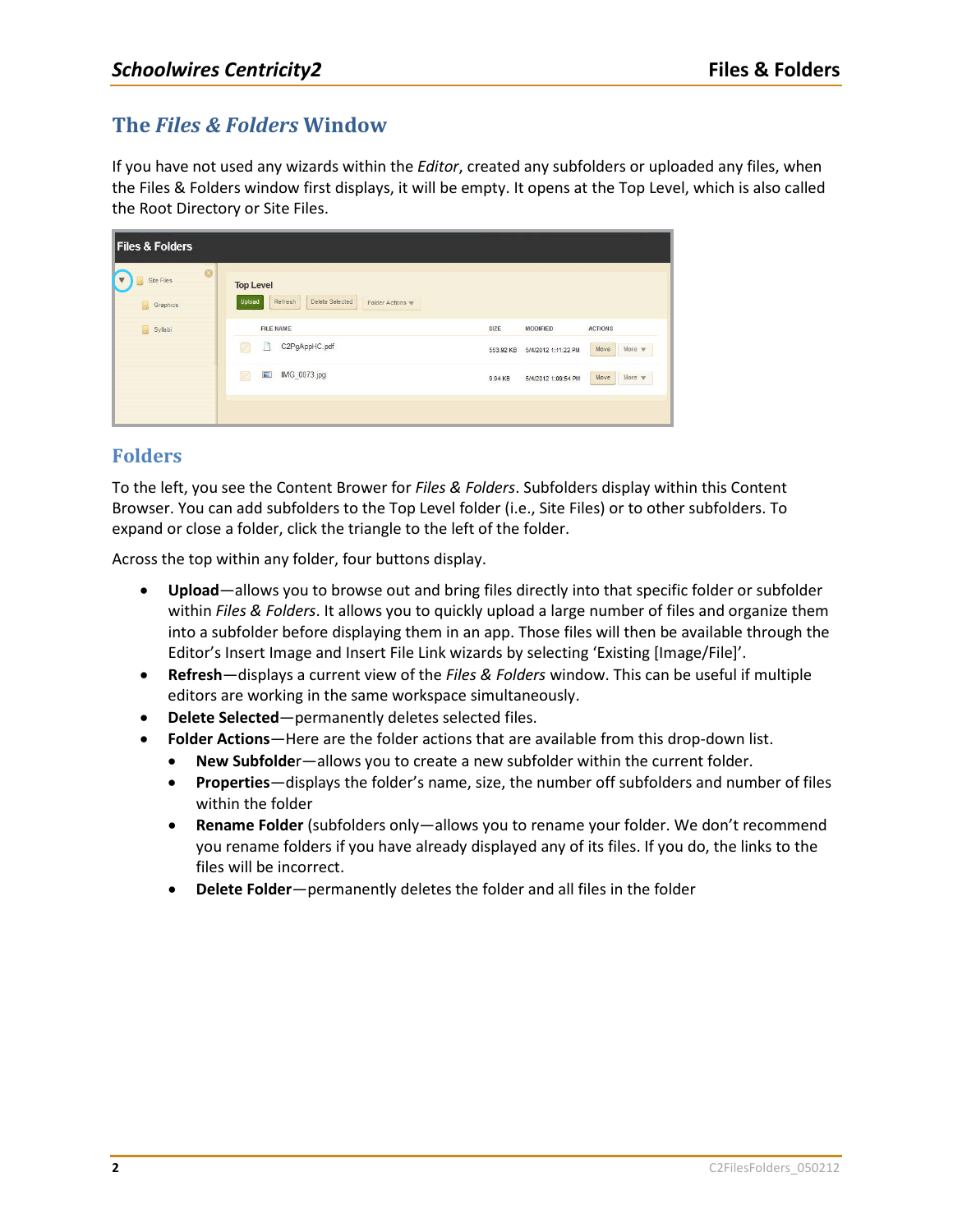#### <span id="page-6-0"></span>**Files**

| <b>Files &amp; Folders</b>                          |                                                                   |                                                        |  |  |  |  |
|-----------------------------------------------------|-------------------------------------------------------------------|--------------------------------------------------------|--|--|--|--|
| Ø<br>$\blacktriangledown$<br>Site Files<br>Graphics | Syllabi<br>Refresh<br>Delete Selected<br>Upload<br>Folder Actions |                                                        |  |  |  |  |
| Syllabi                                             | FILE NAME                                                         | SIZE<br><b>MODIFIED</b><br><b>ACTIONS</b>              |  |  |  |  |
|                                                     | WeekFourHist.docx<br>W.                                           | Move<br>More $\Psi$<br>5/4/2012 1:42:08 PM<br>13.12 KB |  |  |  |  |
|                                                     | WeekOneHist.docx<br>w                                             | Move<br>More $\Psi$<br>13.10 KB<br>5/4/2012 1:42:08 PM |  |  |  |  |
|                                                     | WeekThreeHist.docx<br>M                                           | Move<br>More $\Psi$<br>5/4/2012 1:42:09 PM<br>13.11 KB |  |  |  |  |
|                                                     | WeekTwoHist.docx<br>$\omega$                                      | Move<br>More $\Psi$<br>13.11 KB<br>5/4/2012 1:42:09 PM |  |  |  |  |
|                                                     |                                                                   |                                                        |  |  |  |  |

As you can see, the size and the date a file was uploaded, renamed or moved displays for each file. If you click on the file name, a dialog box displays that allows you to either open or save the file to your desktop. Here are the actions you can take with each file.

- **Delete Selected**—allows you to delete one or more files by clicking in the checkbox to the left of the file or files before you click **Delete Selected**.
- **Move**—allows you to move the file to another folder in that workspace's *Files & Folders*. We don't recommend you move a file if you have already used it. If you do, the link to the file will be incorrect.
- **More** drop-down list
	- o **Preview Image** (image files only)—displays a preview of the image in a new browser window.
	- o **Rename**—allows you to rename the file. We don't recommend you rename a file if you have already used it. If you do, the link to the file will be incorrect.
	- o **Get Link**—displays the file's full and relative web addresses.
	- o **Delete**—permanently deletes the file.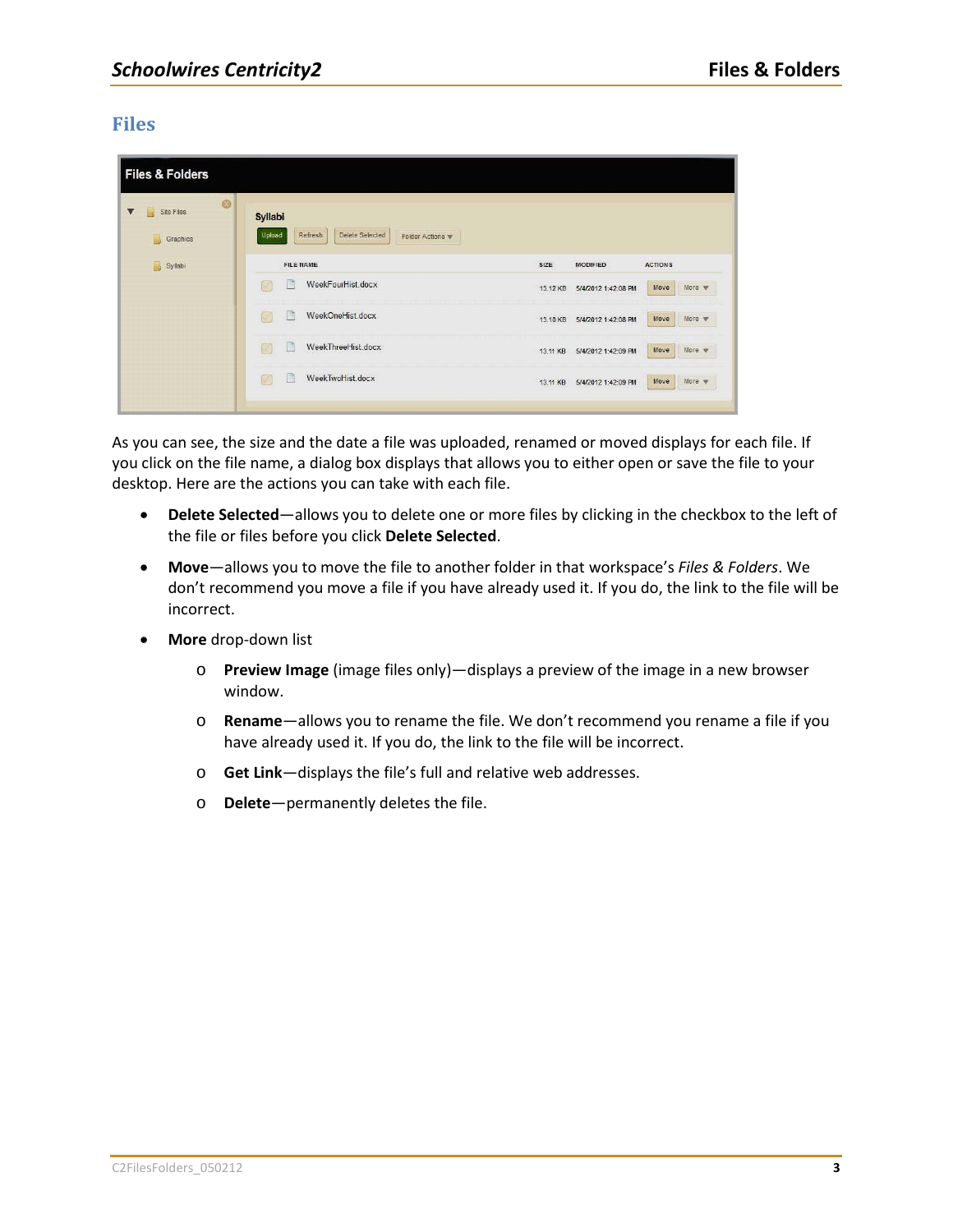## <span id="page-7-0"></span>**Using** *Files & Folders*

Here are a few of the many ways you can use *Files & Folders* to help you create and manage content.

#### <span id="page-7-1"></span>**Link Existing Text to a File**

You can create a link to a file using the Insert File Link wizard within the full-function *Schoolwires Editor*. However, you can also upload the file to *Files & Folders* and the link to text to it within the *Editor* in an app.

- 1. Enter the text to which you'd like to link within the *Editor* in an app.
- 2. Access *Files & Folders*.
- 3. If necessary, navigate to the desired subfolder.
- 4. Click **Upload**. The Upload Files window opens.
- 5. Click **Browse** to browse out to your computer or network and find the file.
- 6. Double click on the file to select it.
- 7. Click **Upload**. The Upload Files window closes.
- 8. Click the **More** drop-down list to the right of the uploaded file.
- 9. From the drop-down list, select **Get Link**. The Get Web Address window opens.
- 10. Highlight and copy the Full Web Address.
- 11. Click **Close**. The Files & Folders window displays.
- 12. Minimize the Files & Folders window.
- 13. Navigate to the app that contains the text you wish to link to the file.
- 14. Click and drag to highlight the text.
- 15. Click the Insert Link icon within the *Editor*. The Insert Link window opens.
- 16. Select **Web Address**.
- 17. Paste the Full Web Address of the file into the empty Web Address field. Remember to remove the http:// from the beginning of the web address after you paste it.
- 18. Click **Insert Link**. The *Editor* displays.
- 19. Click **Save**.

#### <span id="page-7-2"></span>**Link an Image to a File**

Here is how you link an image to a file.

- 1. Enter the image to which you'd like to link within the *Editor* in an app.
- 2. Access *Files & Folders*.
- 3. If necessary, navigate to the desired subfolder.
- 4. Click **Upload**. The Upload Files window opens.
- 5. Click **Browse** to browse out to your computer or network and find the image.
- 6. Double click on the image to select it.
- 7. Click **Upload**. The Upload Files window closes.
- 8. Click the **More** drop-down list to the right of the uploaded image.
- 9. From the drop-down list, select **Get Link**. The Get Web Address window opens.
- 10. Highlight and copy the Full Web Address.
- 11. Click **Close**. The Files & Folders window displays.
- 12. Minimize the Files & Folders window.
- 13. Navigate to the app that contains the image you wish to link to the file.
- 14. Select the image.
- 15. Click the Insert Link icon within the *Editor*. The Insert Link window opens.
- 16. Select **Web Address**.